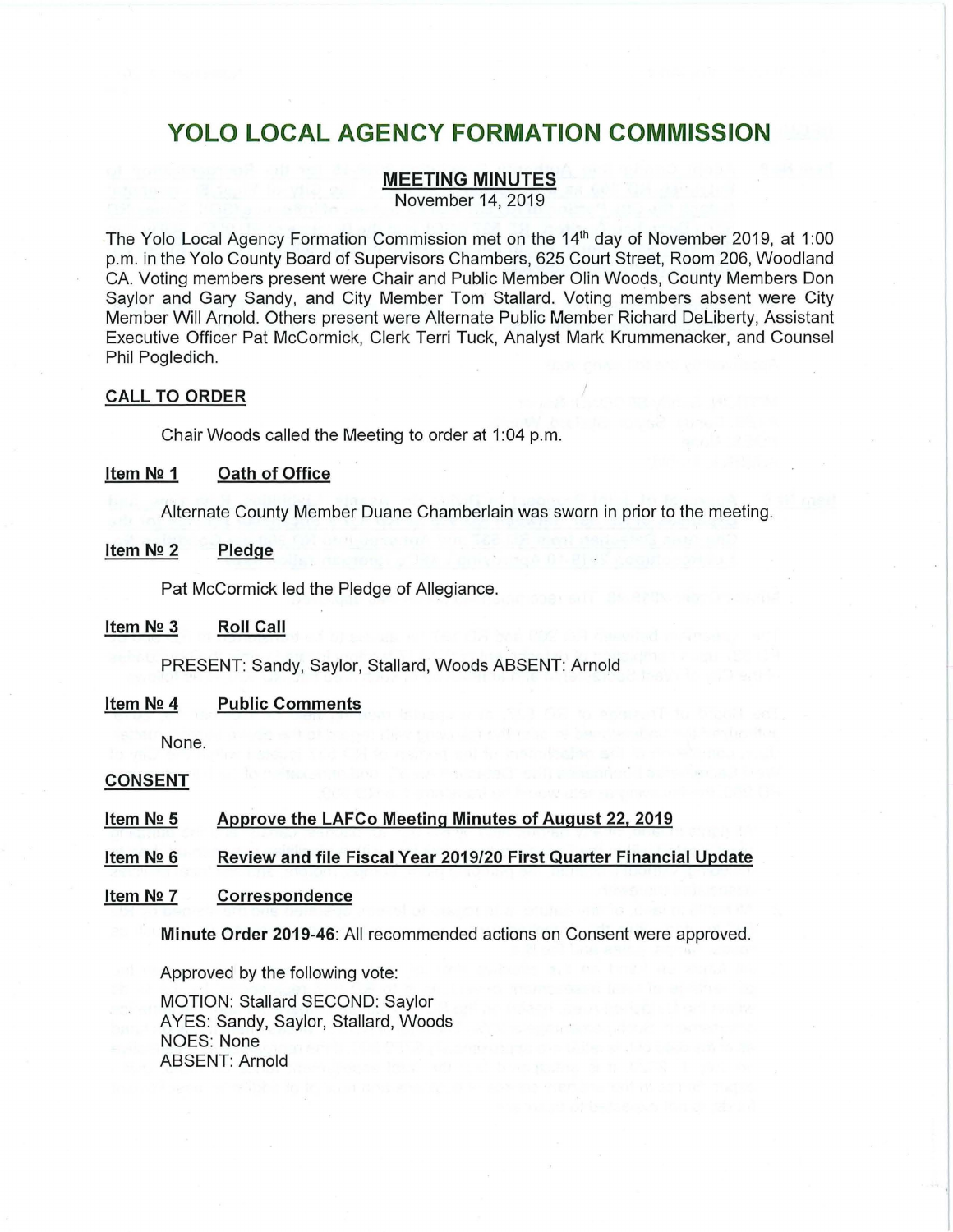# **REGULAR**

**Item Nº 8 Adopt Conducting Authority Resolution 2019-15 for the Reorganization to Establish RD 900 as a Subsidiary District of the City of West Sacramento; Detach the City Portion of RD 537 and its Sphere of Influence (SOI); Annex RD 537's Detached Territory, RD 537's SOI, and the Balance of RD 900's SOI within the West Sacramento Basin Levee System into RD 900 (LAFCo #926) per the Amount of Protest Received** 

**Minute Order 2019-47:** The recommended action was approved and **Resolution 2019- 15** was adopted subject to the terms and conditions stated in the resolution.

Approved by the following vote:

MOTION: Sandy SECOND: Saylor AYES: Sandy, Saylor, Stallard, Woods NOES: None ABSENT: Arnold

# Item № 9 Approval of Joint Proposal to Divide the Assets, Liabilities, Revenues, and **Expenses of RD 537 Between RD 900 as RD 537's Successor Agency for the City Area Detached from RD 537 and Annexed into RD 900 per Condition No. 5 of Resolution 2019-10 Approving LAFCo Reorganization #926**

**Minute Order 2019-48:** The recommended action was approved.

The agreement between RD 900 and RD 537 for assets to be transferred to RD 900 by RD 537 upon completion of detachment of RD 537 territory located within the boundaries of the City of West Sacramento and annexation of such area into RD 900, is as follows:

The Board of Trustees of RD 537, at a special meeting held on October 16, 2019, authorized the undersigned to offer the following with regard to the above subject matter. Upon completion of the detachment of the portion of RD 537 located within the City of West Sacramento boundaries (the "Detached Area"), and annexation of such territory into RD 900, the following assets would be transferred to RD 900:

- 1. All rights in land, of any nature, held by RD 537 for ditches, canals, and the pumping plant located within the Detached Area, together with all facilities appurtenant thereto including, without limitation, the pumping plant, pumps, motors, and electrical facilities associated therewith.
- 2. All rights in land, of any nature, with regard to levees operated and maintained by RD 537 located within the Detached Area and any facilities appurtenant thereto such as roads, ramps, gates and the like.
- 3. All funds on hand on the effective date of such reorganization based upon the percentage of total assessment contributions to RD 537 represented by the lands within the Detached Area, based on the RD 537 2019/20 operation and maintenance assessment. Such percentage is 93%. The total of RD 537 assessment funds on hand as of the date of this letter are approximately \$750,000. If the reorganization is effective on July 1, 2020, it is anticipated that the total assessment funds on hand, given expenditures in the ordinary course of business and receipt of additional assessment funds, is not expected to decrease.